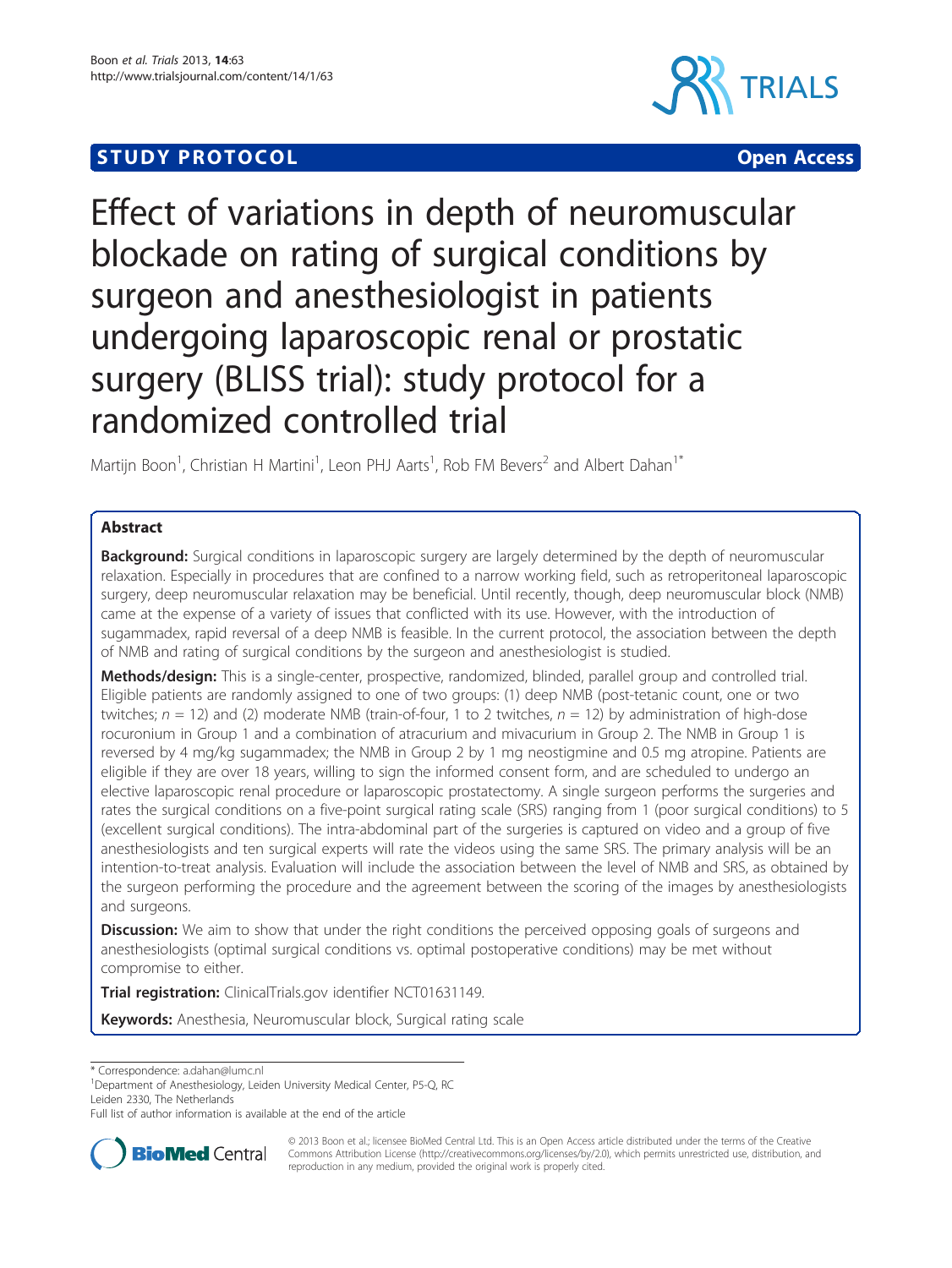# Background

Surgical conditions in laparoscopic surgery are largely determined by the depth of neuromuscular relaxation during surgery. Especially in procedures that are confined to a narrow working field, such as retroperitoneal laparoscopic surgery (for example, renal and prostatic laparoscopic surgery), deep neuromuscular relaxation may be beneficial. Until recently, however, deep neuromuscular block (DNB, one or two twitches post-tetanic count (PTC)) came at the expense of a variety of issues that conflicted with its use. For example, occurrence of residual postoperative neuromuscular blockade after deep neuromuscular block (DNB) is a common adverse event (AE). Residual NMB is a risk factor for developing airway obstruction, hypoxia, and pulmonary complications, such pneumonia and atelectasis [[1](#page-5-0)]. The use of acetycholinesterase inhibitors, such as neostigmine, to reverse NMB, while beneficial, is relatively slow in onset of reversal. Furthermore, side effects due to acetylcholine-induced muscarine receptor stimulation are bradycardia, hypersalivation, nausea, and vomiting [[2\]](#page-5-0). Coadministration of a muscarine agonist, such as atropine or glycopyrrolate, is often necessary to counteract some of these side effects. These agents, however, in themselves may induce other side effects. Moreover, recent studies indicate that high-dose neostigmine (>5 mg) is associated with postoperative complications, including the need for reintubation and muscle weakness [[3](#page-5-0),[4](#page-5-0)].

Rapid, complete reversal of neuromuscular blockade was not possible until the discovery of sugammadex. Sugammadex is a modified γ-cyclodextrin. It was developed to selectively bind free plasma rocuronium, a nondepolarizing steroidal neuromuscular blocking agent [[5\]](#page-5-0). By binding free rocuronium, less rocuronium becomes available at the neuromuscular junction to bind to the muscarinic receptor [\[6](#page-5-0)]. Nondepolarizing neuromuscular blocking agents (NMBAs), such as rocuronium, block the muscarine receptors at the neuromuscular junction, making them unavailable to acetylcholine-based signal transmission. Sugammadex has proven to reverse rocuronium-induced NMB rapidly [\[7](#page-5-0)-[10](#page-5-0)]. Even high-dose rocuronium (1.2 mg/kg) and continuous rocuronium infusion used to achieve deep neuromuscular blockade can be reversed by sugammadex [\[11,12](#page-5-0)].

Theoretically, the availability of sugammadex makes it possible to use DNB during surgery to improve surgical conditions without the occurrence of the abovementioned AEs. The use of DNB to improve surgical conditions, however, has not yet been evaluated. This protocol was designed to study the relationship between the depth of NMB and the rating of the surgical conditions by the surgeon. To that end, either a deep NMB will be achieved with a rocuronium bolus administration followed by a continuous infusion (reaching 1–2 PTC) or a moderate NMB with a combination of an atracurium bolus administration and a mivacurium continuous infusion to obtain a level of NMB with a train-of-four (TOF) of 1 to 2. A combination of atracurium and mivacurium (two nondepolarizing NMBAs) is chosen, as they are part of the current anesthetic practice in our hospital for laparoscopic urological surgery. The deep block obtained with rocuronium will be reversed with sugammadex; the moderate block with neostigmine. During the laparoscopic procedure, the surgeon will rate the surgical conditions at 15 min intervals using a five-point surgical rating scale (SRS). To standardize the surgical rating, all surgeries are performed and rated by one surgeon with ample experience in the performed surgeries (RB).

A secondary aim of the study is to assess whether the anesthesiologist (the provider of the NMB and consequently responsible, in part, for the quality of the surgical conditions) is able to quantify the surgical field in surgical terms and also to assess whether the surgeon and anesthesiologist agree in perception or whether there is a disconnect in the opinions of surgical conditions between the two. This is important, as the request of surgeon for additional neuromuscular blockade is often not well received by the anesthesiologists (especially not at the end of the case) owing to concerns for residual NMB and other postoperative complications. To this end, video images of the intra-abdominal part of surgery are captured and rated (using the SRS) by five anesthesiologists and ten surgical experts, who serve as a control group.

Additional secondary endpoints of the study include the effect of depth of NMB on economic parameters (time to optimal extubation conditions (TOF 4 with T1/ T4 ratio >90%), time to extubation, duration of surgery, and time in the post-anesthesia care unit), perioperative hemodynamics, and postoperative conditions (respiratory rate, arterial oxygen saturation, pain, sedation).

We hypothesize that:

- 1. There is a positive association between the depth of NMB and the surgical condition as rated by the attending surgeon.
- 2. There is a disconnect between the perception of the surgeon and the anesthesiologist in the rating of the surgical conditions.
- 3. Reversal of a deep NMB with sugammadex leads to postoperative conditions similar or superior to the conditions obtained from reversal of a moderate NMB with neostigmine.

# Methods and design

The protocol (P12.101) of the study was approved by the local ethics committee (Commissie Medische Ethiek, Leids Universitair Medisch Centrum) and registered at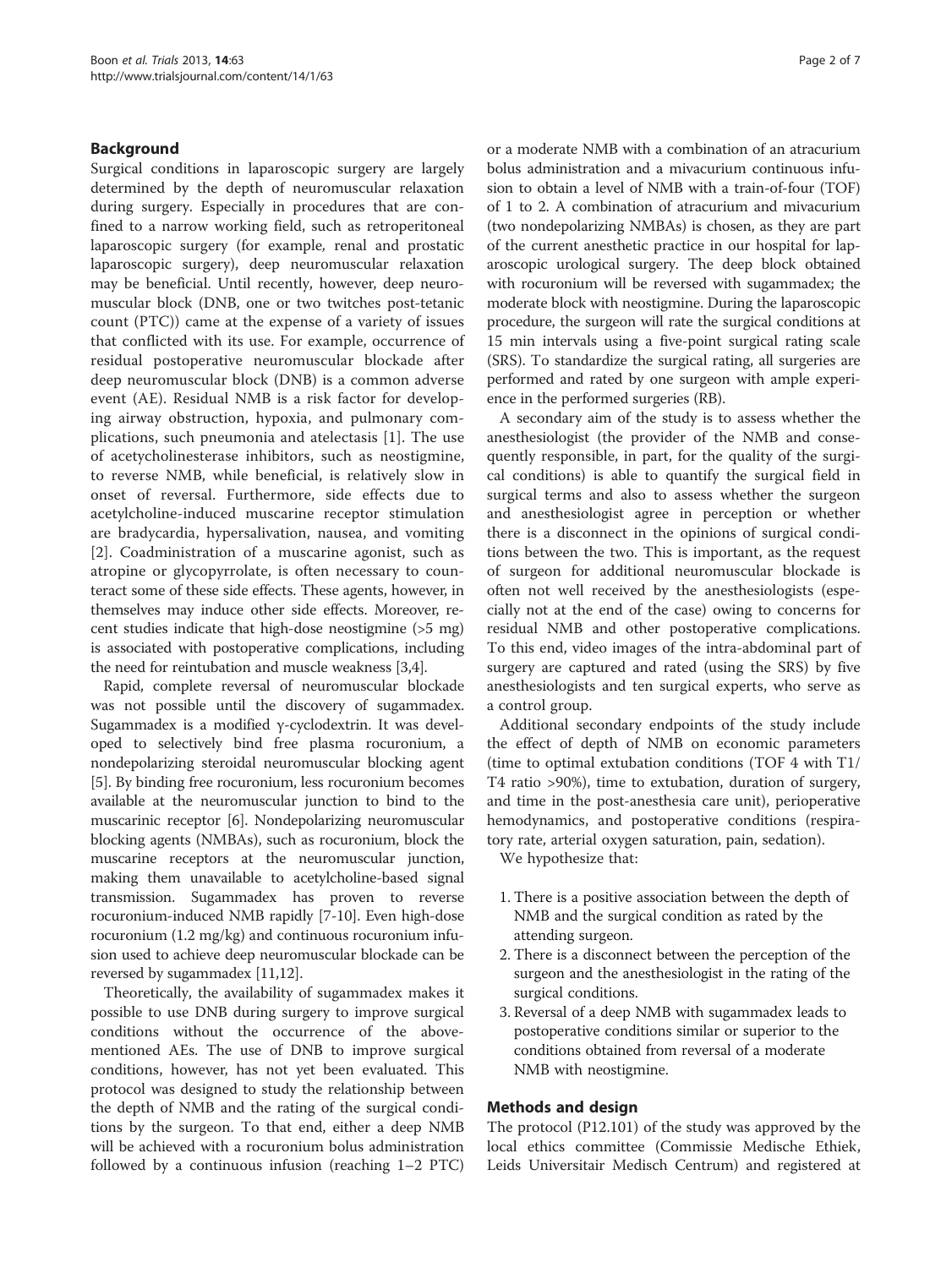clinicaltrials.gov under number NCT01631149. The study is performed in one center, Leiden University Medical Center. All procedures will be executed in compliance with the current revision of the Declaration of Helsinki and Good Clinical Practice/Good Research Practice (GCP/GRP) guidelines. The study is randomized (deep versus moderate block) and blinded (the surgeon and the team that scores the videos are blinded; the attending anesthesiologist is not blinded).

# Inclusion and exclusion criteria

Patients diagnosed with renal or prostatic disease who will undergo elective laparoscopic renal surgery or a prostatectomy are eligible for inclusion in the study. Exclusion criteria are: American Society of Anesthesiologist class IV; age <18 years; inability to give informed oral or written consent; known or suspected neuromuscular disorders impairing neuromuscular function; allergies to muscle relaxants, anesthetics or narcotics; a (family) history of malignant hyperthermia; a contraindication for neostigmine administration; pregnancy or breastfeeding; renal insufficiency, as defined by serum creatinine levels at twice the normal level, or urine output  $\langle 0.5 \text{ ml/(kg h)} \rangle$ for at least 6 h (when available, other indices will also be taken into account, such as glomerular filtration rate <60 ml/h and proteinuria (a ratio of 30 mg albumin to 1 g of creatinine)), previous retroperitoneal surgery at the site of the current surgery, or body mass index >35 kg/m [\[2\]](#page-5-0).

# Investigational plan and treatments

Eligible patients will be randomly assigned to one of two study groups. Group 1 will receive DNB (PTC of one or two twitches) obtained with a loading dose of rocuronium of 1.0 mg/kg followed by a continuous infusion. The pump rate will vary and depends on the PTC value. The initial pump rate will be set at 0.6 mg/kg per h. In case of

a deviation from the required PTC value the pump rate can be increased or decreased. Group 2 will receive moderate NMB (TOF of one or two twitches) obtained with a loading dose of atracurium of 0.5 mg/kg followed by a continuous infusion of mivacurium. The pump rate will vary and depends on the TOF value. The initial pump rate will be set at 0.5 mg/kg per h. In case of a deviation from the required TOF value, the pump rate can be increased or decreased. In case of extreme poor conditions (SRS = 1 or 2), both rocuronium and mivacurium infusion rates will be increased by 20% after a bolus administration of 15 mg.

Since the research team is blinded to the muscle relaxant used and the level of NMB, the attending anesthesiologist is responsible for both the administration of the muscle relaxant and the degree of NMB. He or she will not discuss the NMB with the surgeon or the research team.

After the surgery has finished, subjects who receive rocuronium will be reversed with sugammadex (4 mg/kg). Again, this will be known by the attending anesthesiologist only and will be blinded to surgeon and the research team. Subjects who receive atracurium and mivacurium will be reversed with neostigmine (1 to 2 mg) and atropine (0.5 to 1 mg). Patients will be extubated when the TOF ratio becomes 0.9 or larger.

See Figure 1 for a flow diagram of the study.

# Anesthesia

Induction and maintenance of anesthesia is by propofol combined with bolus doses of an opioid (sufentanil). Propofol will be given as bolus of 2 to 2.5 mg/kg, followed by a continuous infusion of 8 to 12 mg/kg per h. The propofol dose will be adjusted such that the bispectral index (BIS, Covidien, Mansfield, MA) is between 45 and 55. The opioid use will be at the discretion of the attending anesthesiologist and is administered in single

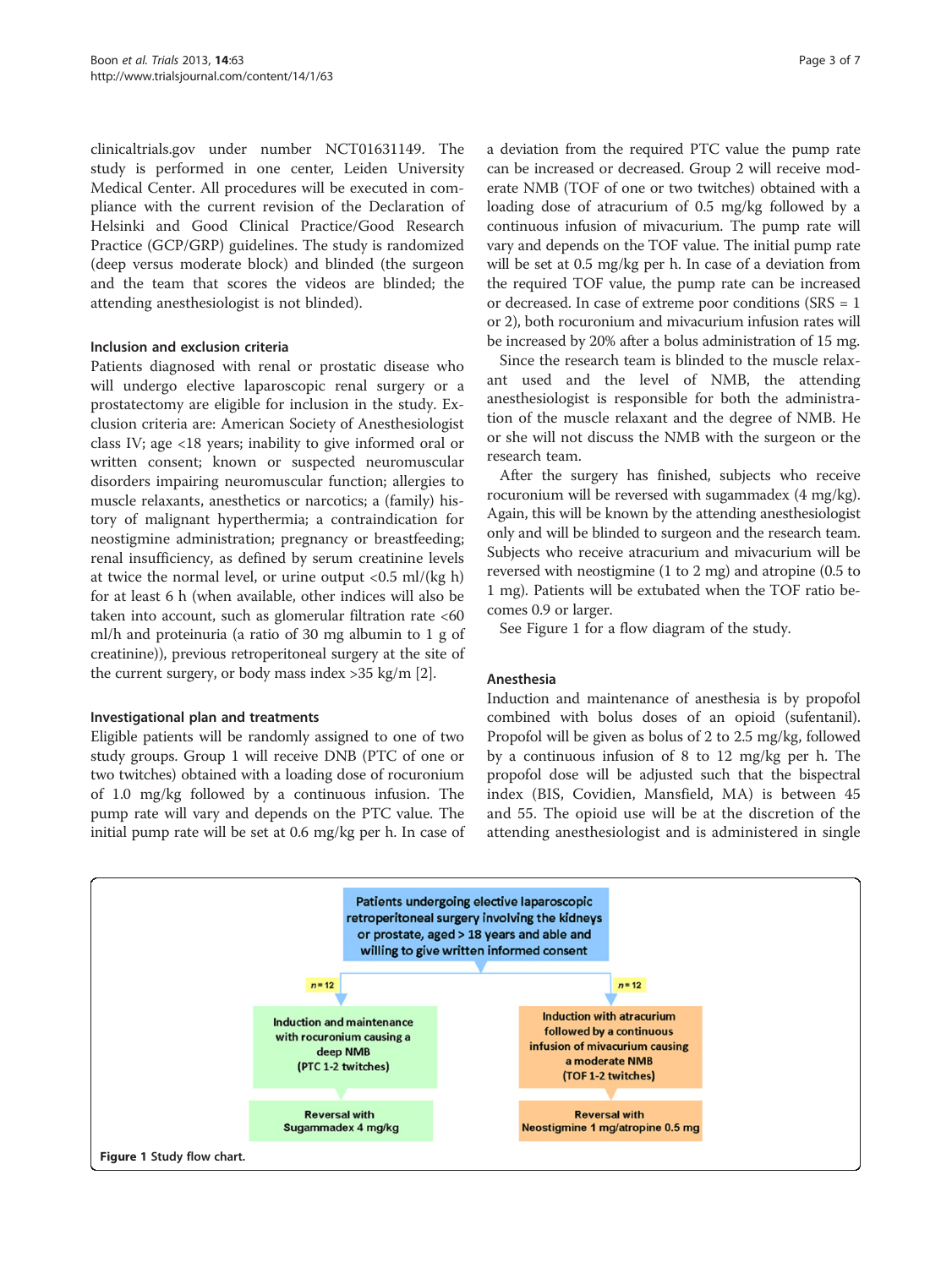bolus infusions of 0.25 to 0.6 μg/kg. For NMB, see above.

# Study measurements during anesthesia Surgical rating

During the laparoscopic procedure, the surgical condition is scored by the surgeon using a five-point SRS. To reduce variability in the surgical rating, all surgeries are performed by a single surgeon (RB). The rating scale will be a five-point ordinal scale ranging from  $1 =$  poor condition to 5 = optimal surgical conditions (see Table 1). The surgeon scores the condition at 15-minute intervals. In case of a sudden change in surgical conditions, additional scores are obtained. If conditions are poor (score 1 or 2), muscle relaxation is increased according to protocol.

Before commencing the study, both the surgeon and the anesthesiologists will receive training in how to use and implement the specific study procedures. Moreover, the first five procedures performed in conformance with this protocol will not be used for data analysis; thus, the procedures will be practiced five times before data collection starts.

# Video images

The video images will be collected from the camera connected to the endoscopic probe placed in the retroperitoneal field of surgery. The images collected are the images used by the surgeon to observe the surgical field throughout the procedure (these are his working images). Thus, the collected video images are identical to the image of the surgeon during the procedure. The video images will be edited into short 30-s snippets at 15-min intervals (corresponding with the moment of surgical scoring) plus additional frames from episodes in which sudden changes in surgical conditions occurred. The videos will be rated by surgical experts (five urological surgeons with expertise in laparoscopic surgery, five non-urological surgeons with expertise in laparoscopic surgery) and five anesthesiologists (with expertise in giving anesthesia for laparoscopic procedures). These experts are blinded to the level of NMB and have no knowledge of the study endpoints. The rating score will be identical to the surgical rating score (Table 1).

# Table 1 Surgical rating score

| Extremely poor conditions |  |
|---------------------------|--|
| Poor conditions           |  |
| Acceptable conditions     |  |
| Good conditions           |  |
| Optimal conditions        |  |
|                           |  |

#### Neuromuscular monitoring

For neuromuscular function monitoring, the TOF-watch SX acceleromyograph (MSD BV, Haarlem, The Netherlands) at the adductor pollicis muscle will be used. The thumb is attached to a flexible adaptor that applies a constant preload to the thumb. Neuromuscular stimulation will be applied to the ulnar nerve via two pediatric electrodes applied on the skin left and right of the ulnar nerve at the distal underarm. Before administration of any neuromuscular blocking agent, but after induction of general anesthesia, the following procedures are conducted to standardize the neuromuscular monitoring: (1) application of a tetanic ulnar nerve stimulation (50 Hz for 5 seconds); (2) calibration of the TOF-watch (CAL 2); (3) performance of a series of TOF measurements, to ensure that the TOF ratio differs by less than 5% between measurements (if the TOF ratio differs by more than 5%, the TOF-watch will be recalibrated). After these steps, the neuromuscular blocking agent according to protocol is administered. When, during the study, the number of measured twitches is zero, the PTC will be measured. A 50 Hz tetanic stimulation for 5 s is followed (after a 3 s rest) by 15 single stimulations at 1 Hz. The number of twitches generated (that is, the PTC) corresponds with the degree of NMB, with a PTC of 1 to 2 reflecting a deep level of NMB.

#### Hemodynamic monitoring

Blood pressure and cardiac output will be measured using the noninvasive NexFin device (Nexfin, Amsterdam, The Netherlands). This is a noninvasive beat-to-beat blood pressure measurement device and cardiac output monitor.

#### Intra-abdominal pressure

Intra-abdominal pressure will be measured every 15 minutes from the retroperitoneal  $CO<sub>2</sub>$  insufflation device.

#### Additional variables

Additional variables will include duration of surgery, drug dosages (propofol, sufentanil, muscle relaxant, reversal agent, atropine, other agents used during anesthesia), duration from reversal to extubation, BIS, and ventilatory variables (tidal volume, respiratory rate, breathing pressure).

#### Study measurements in the post-anesthesia care unit

In the recovery room, the following variables will be measured at 15 min intervals: respiratory rate, arterial oxygen saturation, numerical pain rating (on a scale from 0, no pain, to 10, most severe pain imaginable), occurrence of nausea or vomiting, and level of sedation or alertness. The level of sedation/alertness will be assessed in the recovery room using the validated Leiden Observer's Assessment of Alertness/Sedation (Table [2\)](#page-4-0) [[13\]](#page-6-0).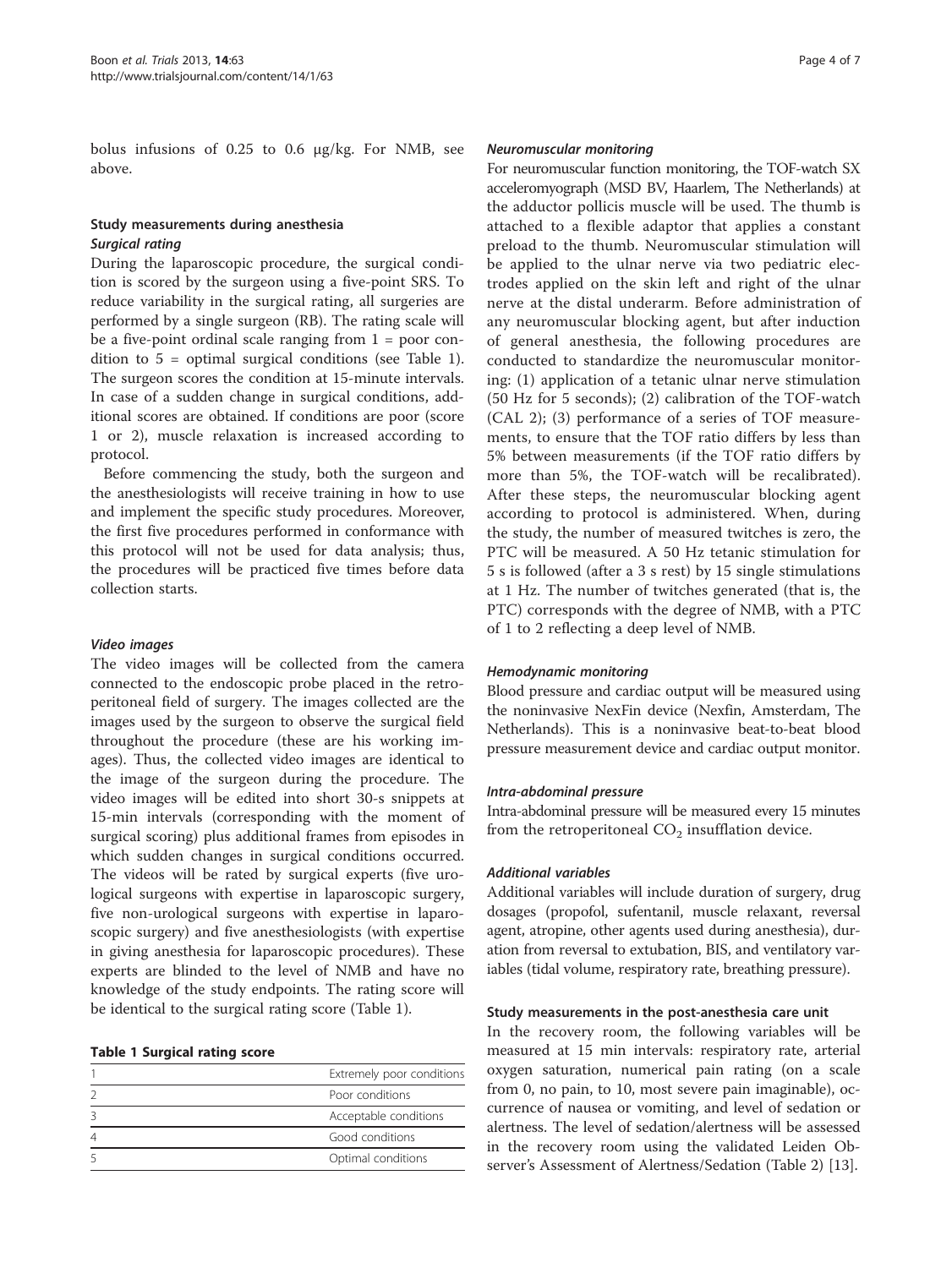<span id="page-4-0"></span>Table 2 The Leiden Observer's Assessment of Alertness and Sedation scale

| 0 Normal alertness, eyes open, responds normal to command                                |
|------------------------------------------------------------------------------------------|
| 1 Drowsy with open eyes, closed and opened on command                                    |
| 2 Drowsy with closed eyes, opened in response to light auditory<br>stimulus              |
| 3 Eyes closed, opened in response to rubbing the shoulder or a load<br>auditory stimulus |

- 4 Eyes closed and opened only briefly in response to touching the subject
- 5 Eyes closed, not aroused by touching the subject, aroused by a painful stimulus
- 6 Not aroused by a painful stimulus

#### Economic parameters

Time to optimal extubation conditions from the moment of reversal (with optimal conditions defined as TOF 4 with ratio >90%), time to extubation, duration of surgery, time in the post-anesthesia care unit, and drug consumption will be recorded.

#### Safety evaluations

Adverse events (AE) that may occur during the study will be recorded in the case record form. The AE record in the case record form includes the nature of the event (with onset date and time, end date and time), severity, treatment, outcome, and the relationship to the treatment given. All serious AEs will be reported to the medical ethics committee and authorities, as required by the GCP/GRP guidelines.

#### Sample size calculation

The sample size calculation is based on the expectations of the surgical rating score during surgery, as provided by an interview with the surgical expert (see Table 3).

These anticipated frequencies lead to an odds ratio of 21 for obtaining optimal conditions versus suboptimal conditions for deep block as compared with the moderate block condition. To obtain the power for a given sample size, ten thousand simulations were performed with moderate block as a fixed distribution and a

Table 3 Approximate expectations of SRS for the two treatment arms

| Score | Interpretation            | <b>Treatment group</b> |            |
|-------|---------------------------|------------------------|------------|
|       |                           | Moderate block         | Deep block |
|       | Optimal conditions        | 10%                    | 70%        |
| 4     | Good conditions           | 20%                    | 20%        |
|       | Acceptable conditions     | 55%                    | 10%        |
|       | Poor conditions           | 10%                    | $0\%$      |
|       | Extremely poor conditions | 5%                     | በ‰         |

Table 4 Approximate expectations for the two treatment arms

| Sample size per group (total) | Power* |
|-------------------------------|--------|
| 7(14)                         | 82%    |
| 8(16)                         | 87%    |
| 9(18)                         | 90%    |
| 10(20)                        | 93%    |
| 11(22)                        | 95%    |
| 12(24)                        | 97%    |

simulated distribution of the deep block condition, assuming proportionality of the odds ratio with an odds ratio of 21 and analyzing the results with a proportional odds model using the score test. Results of the simulations are given in Table 4.

Given uncertainty of the anticipated effect size, a sample size of 12 per group or 24 in total was considered prudent, in order to provide a sufficient margin.

#### Statistical analysis

The data analysis will be based on an intention-to-treat approach. For the SRS and other ordinal outcomes, the proportional odds model will be used, using the score test. If the proportionality of odds assumption is systematically violated, the data will be dichotomized for optimal conditions versus nonoptimal conditions. For continuous variables a general linear model will be used. Covariates can be included in these analyses when they provide an improvement of the model (when statistically significant at the 0.05 significance level, two-sided). Covariates to be considered are anesthesia or surgery related (for example, drug dosages, duration of surgery, BIS) and patient related (for example, age, weight, body mass index). Additional analyses will be performed on the secondary outcome parameters. To assess the agreement on the SRS across the various groups of raters the weighted kappa coefficient will be presented.

# **Discussion**

This is the first trial to assess the relationship between the level of neuromuscular blockade and the rating of surgical conditions in laparoscopic retroperitoneal surgery. To reduce between-subject variability in the scoring system, a single surgeon was selected to perform the procedure and score the surgical conditions. The surgeon in our study has ample experience with the procedure. We argue that this allows for sufficient confidence in the reliability of the SRS. The scoring scale was constructed in close cooperation between researchers and surgeon and based on a series of study try-outs. A five-point scale allows sufficient discrimination between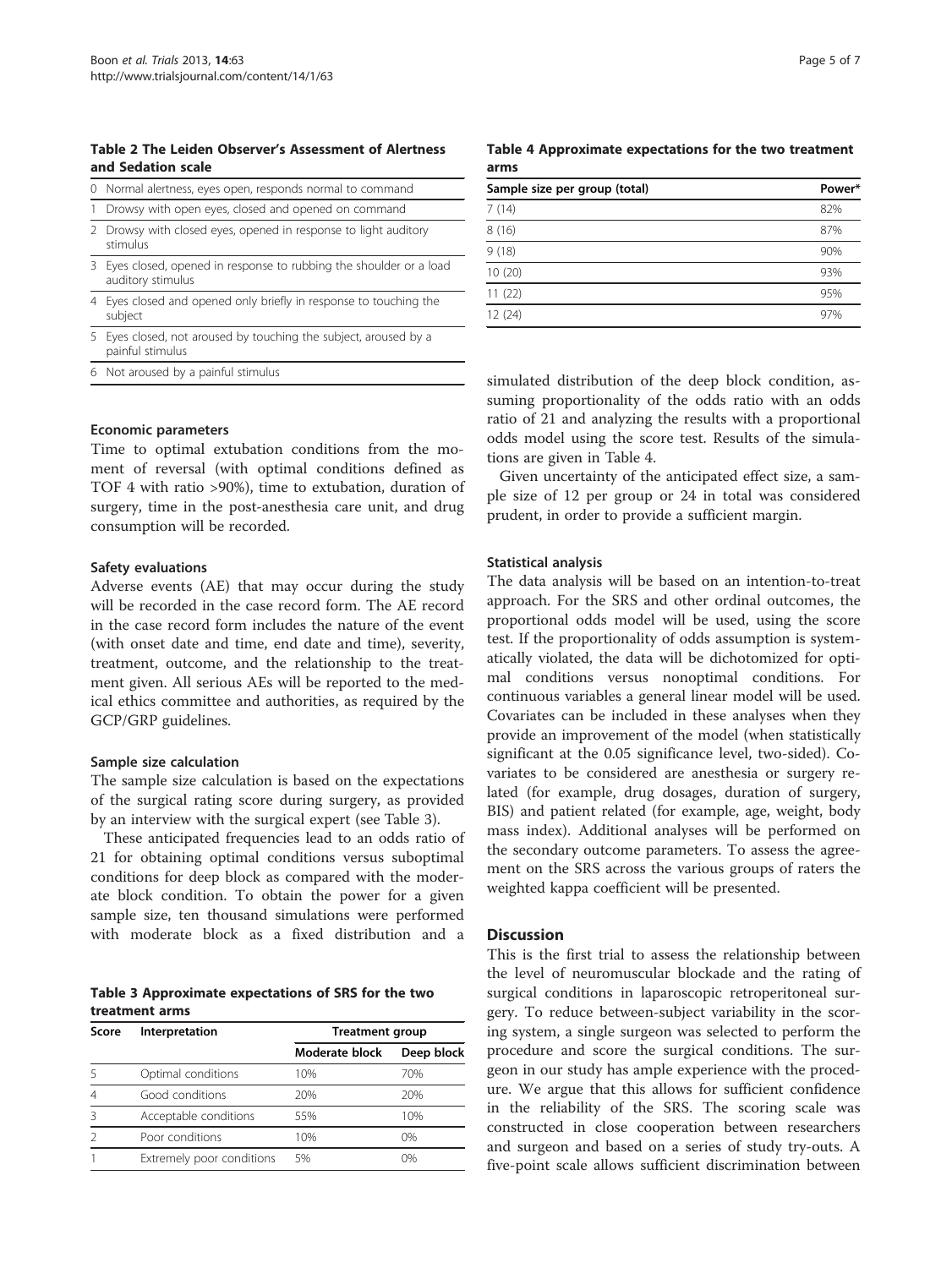<span id="page-5-0"></span>surgical conditions varying from poor  $(SRS = 1)$  to excellent (SRS = 5). While it is expected that a DNB provides improved surgical conditions in laparoscopic retroperitoneal surgery, its use has been limited, owing to anticipated negative consequences, including the need for high-dose neostigmine for reversal, longer reversal times with consequently longer turn-over times, a high probability of poor postoperative conditions with the possibility of residual neuromuscular blockade and all of its consequences (reduced ability to fend hypoxia, aspiration, pneumonia, and so on) and prolonged stay in the post-anesthesia care unit [1,[14\]](#page-6-0). Rapid reversal of a DNB is made possible with the introduction of sugammadex. However, rapid reversal is only acceptable when postoperative conditions are not different from those observed after moderate NMB and reversal with neostigmine and recurarization does not occur. Our protocol will shed light on this issue, as additional (secondary) aims include the assessment of respiration and pulse oximetry, as well as other patient conditions, in the recovery period.

An important part of our protocol is the study of the agreement between surgeon and anesthesiologists on the surgical conditions induced by the level of NMB. We do so by having a group of anesthesiologists score the surgical field using the video images obtained during surgery and rated by the surgeon. Since video images are dissimilar to the actual performance of the procedure, we will use a group of surgeons with expertise in laparoscopic surgery as a control group. In our experience, surgeons and anesthesiologists do not always agree on the optimal course of a procedure; this may be partly due to anesthesiologists not always being aware of the impact of anesthesia on the surgical conditions and surgeons not being aware of the impact of anesthesia on the postoperative course of the patient. Our study is aimed to show that under the right conditions the perceived opposing goals of surgeons and anesthesiologists (optimal surgical conditions vs. optimal postoperative conditions) may be met without compromise to one or the other.

# Trial status

Approval of the protocol has been obtained and recruitment of the patients is initiated. The study end is planned in May 2013.

#### Abbreviations

AE: Adverse events; BIS: Bispectral index; DNB: Deep neuromuscular block; GCP/GRP: Good Clinical Practice/Good Research Practice; NMB: Neuromuscular block; NMBA: Neuromuscular blocking agent; PTC: Posttetanic count; SRS: Surgical rating scale; TOF: Train-of-four.

#### Competing interests

The authors declare that they have no competing interests.

#### Authors' contributions

AD and LA had the primary idea of the study. All authors contributed to the writing of the protocol. AD wrote this paper in close cooperation with MB and CM. The study will be executed by MB, CM, and AD. The surgical rating during the surgeries will be obtained from RB (urologist). Data analysis will be performed by CM and AD. All authors read and approved the final manuscript.

#### Acknowledgements

The authors thank Hein Fennema, statistician, for his help in designing the study. This study is sponsored in part by Merck & Co. (MSD BV), Haarlem, The Netherlands.

#### Author details

<sup>1</sup>Department of Anesthesiology, Leiden University Medical Center, P5-Q, RC Leiden 2330, The Netherlands. <sup>2</sup> Department of Urology, Leiden University Medical Center, RC Leiden 2300, The Netherlands.

#### Received: 7 November 2012 Accepted: 19 February 2013 Published: 1 March 2013

#### References

- 1. Debaene B, Plaud B, Dilly MP, Donati F: Residual paralysis in the PACU after a single intubating dose of nondepolarizing muscle relaxant with an intermediate duration of action. Anesthesiology 2003, 98:1042–1048.
- 2. van Vlymen JM, Parlow JL: The effects of reversal of neuromuscular blockade on autonomic control in the perioperative period. Anesth Analg 1997, 84:148–154.
- 3. Grosse-Sundrup M, Henneman JP, Sandberg WS, Bateman BT, Uribe JV, Nguyen NT, Ehrenfeld JM, Martinez EA, Kurth T, Eikermann M: Intermediate acting non-depolarizing neuromuscular blocking agents and risk of postoperative respiratory complications: prospective propensity score matched cohort study. BMJ 2012, 345:e6329.
- 4. Eikermann M, Fassbender P, Malhotra A, Takahashi M, Kubo S, Jordan AS, Gautam S, White DP, Chamberlin NL: Unwarranted administration of acetylcholinesterase inhibitors can impair genioglossus and diaphragm muscle function. Anesthesiology 2007, 107:621–629.
- 5. Bom A, Bradley M, Cameron K, Clark JK, Van Egmond J, Feilden H, MacLean EJ, Muir AW, Palin R, Rees DC, Zhang MQ: A novel concept of reversing neuromuscular block: chemical encapsulation of rocuronium bromide by a cyclodextrin-based synthetic host. Angewandte Chemie 2002, 41:266–270.
- 6. Epemolu O, Bom A, Hope F, Mason R: Reversal of neuromuscular blockade and simultaneous increase in plasma rocuronium concentration after the intravenous infusion of the novel reversal agent Org 25969. Anesthesiology 2003, 99:632–637.
- 7. Suy K, Morias K, Cammu G, Hans P, van Duijnhoven WG, Heeringa M, Demeyer I: Effective reversal of moderate rocuronium- or vecuroniuminduced neuromuscular block with sugammadex, a selective relaxant binding agent. Anesthesiology 2007, 106:283–288.
- 8. Sorgenfrei IF, Norrild K, Larsen PB, Stensballe J, Ostergaard D, Prins ME, Viby-Mogensen J: Reversal of rocuronium-induced neuromuscular block by the selective relaxant binding agent sugammadex: a dose-finding and safety study. Anesthesiology 2006, 104:667–674.
- Groudine SB, Soto R, Lien C, Drover D, Roberts K: A randomized, dosefinding, phase II study of the selective relaxant binding drug, sugammadex, capable of safely reversing profound rocuronium-induced neuromuscular block. Anesth Analg 2007, 104:555–562.
- 10. Sparr HJ, Vermeyen KM, Beaufort AM, Rietbergen H, Proost JH, Saldien V, Velik-Salchner C, Wierda JM: Early reversal of profound rocuroniuminduced neuromuscular blockade by sugammadex in a randomized multicenter study: efficacy, safety, and pharmacokinetics. Anesthesiology 2007, 106:935–943.
- 11. Pühringer FK, Rex C, Sielenkämper AW, Claudius C, Larsen PB, Prins ME, Eikermann M, Khuenl-Brady KS: Reversal of profound, high-dose rocuroniuminduced neuromuscular blockade by sugammadex at two different time points: an international, multicenter, randomized, dose-finding, safety assessor-blinded, phase II trial. Anesthesiology 2008, 109:188–197.
- 12. Rex C, Wagner S, Spies C, Scholz J, Rietbergen H, Heeringa M, Wulf H: Reversal of neuromuscular blockade by sugammadex after continuous